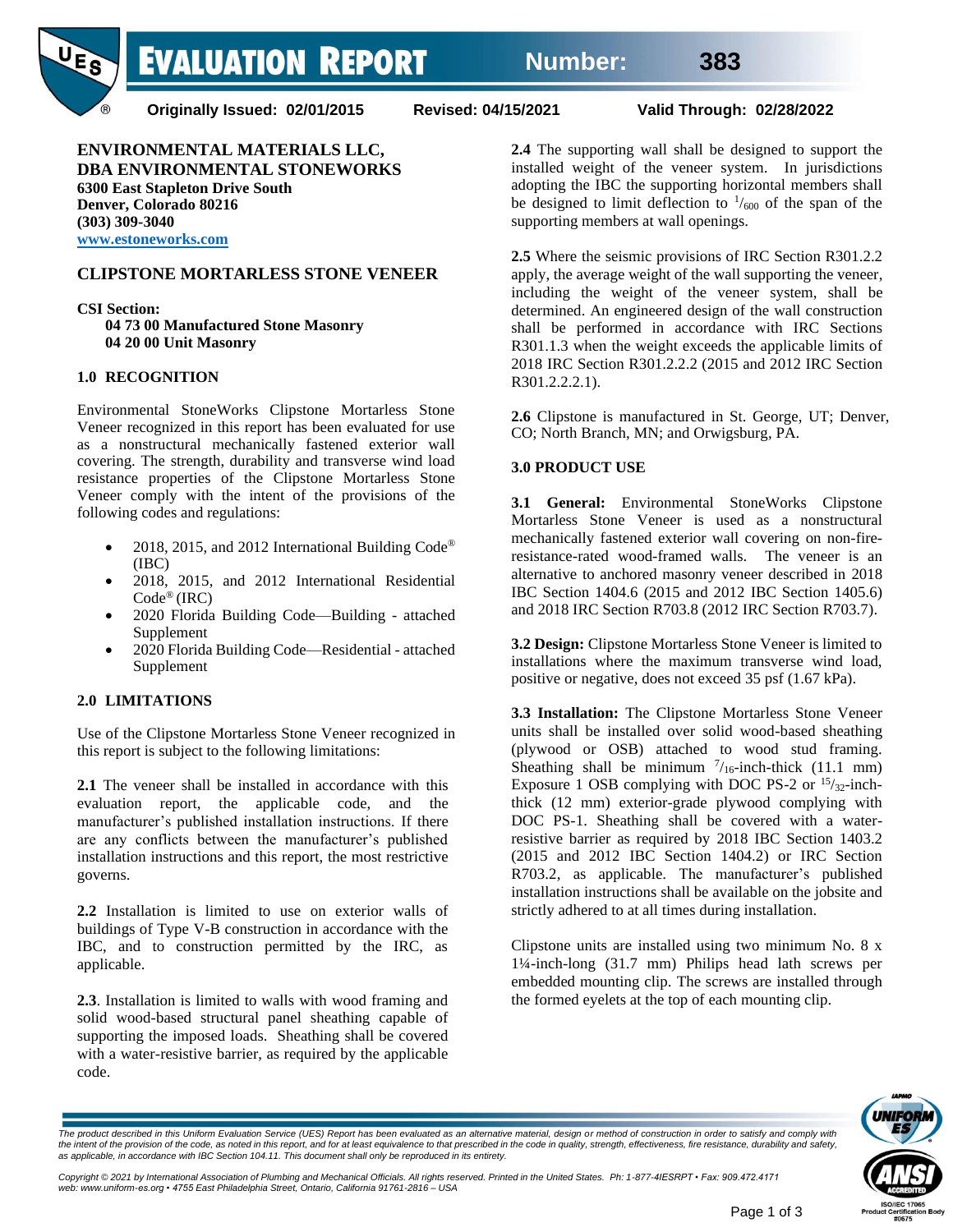**EVALUATION REPORT** 



**Originally Issued: 02/01/2015 Revised: 04/15/2021 Valid Through: 02/28/2022**

#### **4.0 PRODUCT DESCRIPTION**

The Clipstone Mortarless Stone Veneer is a precast concrete product manufactured to resemble natural stone in both texture and color, in ProStack and Ledgestone patterns. Each veneer unit has metal mounting clips embedded into the stone. The composition of the product includes cement, aggregate, water, admixtures, and color, placed in molds and cured at the plant. The installed product average weight when saturated does not exceed 15 pounds per square foot (73.2 kg/m<sup>2</sup>). The veneer unit thicknesses range from  $1\frac{1}{2}$  to  $2^{5}/_8$  inches (38.1 mm to 66.7 mm). Individual veneer pieces are  $1\frac{1}{2}$  or  $3\frac{1}{2}$  inches (38.1 mm or 88.9 mm) wide and between  $6\frac{1}{2}$  and 19 inches (165 mm and 483 mm) long. Veneer units up to 16 inches (406 mm) in length have one embedded mounting clip. Veneer units longer than 16 inches (406 mm) have two embedded mounting clips. Metal mounting clips are formed from 0.120-inch-diameter (3.04 mm) steel wire complying with ASTM A641 steel and have a G90 galvanized coating. Use of the veneer units is limited to Type V-B non-fire-resistance-rated building construction under the IBC and one- and two-family dwellings in accordance with the IRC.

#### **5.0 IDENTIFICATION**

Boxes of Clipstone Mortarless Stone Veneer units are identified with the manufacturer's name (Environmental Stoneworks) and address, the product name, the IAPMO Uniform ES Mark of Conformity, and the evaluation report number (ER-383).

Either Mark of Conformity may be used as shown below:



 **IAPMO UES ER-383**

#### **6.0 SUBSTANTIATING DATA**

Testing was performed by laboratories in compliance with ISO/IEC 17025.

**6.1** Data in accordance with the ASTM C1364, ASTM C1670, and TMS 504.

**6.2** Manufacturer's descriptive literature and installation instructions.

**6.3** Reports of Transverse Load tests in accordance with ASTM E330.

**6.4** Reports of Concentrated Load tests in accordance with ASTM E72 Section 13.

**6.5** Reports of Mechanical Fasteners in Wood tests in accordance with ASTM D1761.

**6.6** Reports of physical properties testing in accordance with ASTM C1670.

#### **7.0 REFERENCE CODE SECTIONS**

#### **7.1 International Building Code ®:**

**7.1.1** Section 104.11 - Alternative materials, design and methods of construction and equipment.

**7.1.1.1** Section 1403.4 – Masonry. (2015 and 2012 IBC Section 1404.4 – Masonry.)

**7.1.1.2** Section 1404.6 – Anchored masonry veneer. (2015 and 2012 IBC Section 1405.6)

#### **7.2 International Residential Code ®:**

**7.2.1** Section R104.11-Alternative materials, design and methods of construction and equipment.

**7.2.1.1** Section R703.3 – Wall covering nominal thickness and attachments. (2012 IRC Section R703.4 – Attachments.)

**7.2.1.2** Section R703.8 – Anchored stone and masonry veneer, general.

#### **8.0 STATEMENT OF RECOGNITION**

This evaluation report describes the results of research completed by IAPMO Uniform Evaluation Service on Environmental StoneWorks Clipstone Mortarless Stone Veneer to assess conformance to the codes shown in Section 1.0 of this report and serves as documentation of the product certification. The Clipstone Veneer units are manufactured at the locations noted in Section 2.6 of this report under a quality assurance program with periodic inspections under the surveillance of IAPMO UES.

**For additional information about this evaluation report please visit [www.uniform-es.org](http://www.uniform-es.org/) or email us a[t info@uniform-es.org](mailto:info@uniform-es.org)**